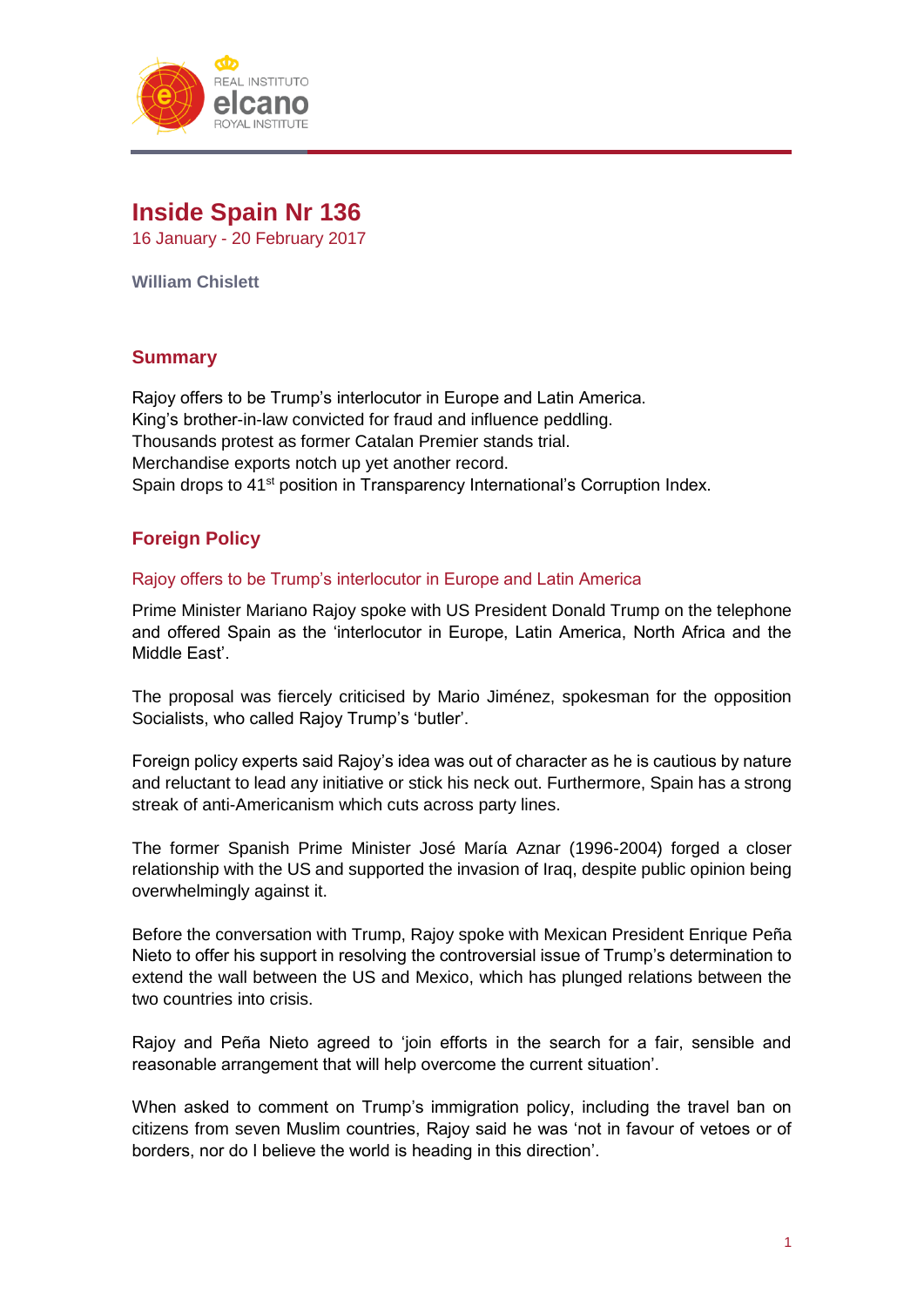Spain has a close relationship with Mexico, particularly since the death of General Franco in 1975. Mexico received thousands of supporters of the Spanish Second Republic who went into exile after Franco won the 1936-39 Civil War.

As a result of another hostile decision by Trump –to revise the free trade agreement between Mexico and the US (NAFTA)– Rajoy is in favour of accelerating a new commercial agreement between the EU and Mexico. The current one, in place since 2000, needs to be changed because of agreements made since then with other countries.

Spanish opposition parties also criticised Rajoy for his slow and muted response to Trump's executive orders, compared with the more forceful reaction of the conservative German Chancellor Angela Merkel and the Socialist French President François Hollande.

Foreign Minister Alfonso Dastis denied the government was being deliberately silent about Trump's orders. He defended the need to act 'serenely, without rushing into things'.

### Miffed over White House decision to remove Spanish language website

The government is not happy about the disappearance (as of 23 January) of the White House's Spanish-language website, particularly given that there are an estimated 57 million Spanish speakers in the US, the largest minority living in the 320 million-strong country.

According to White House Press Secretary Sean Spicer, the website is being updated.

Foreign Minister Alfonso Dastis said the removal of texts in Spanish 'doesn't seem like a good idea', while Íñigo Méndez de Vigo, the government spokesman, said Spanish had 'helped bring together the multicultural North American society for centuries'.

Trump criticised during his campaign the speaking of Spanish in the US. 'To have a country, we have to have assimilation. This is a country where we speak English, not Spanish'.

Under Barack Obama, the White House also had a Spanish-language blog. Obama himself tweeted in Spanish on 13 January, a week before Trump took office.

Spanish is the most frequently taught foreign language in the US. Latinos are the only minority to have their own TV networks (Univisión and Telemundo) in Spanish. Unlike previous Administrations, Trump's team does not have a single prominent Latino.

According to estimates and surveys by the *Washington Post*, Trump received 18% of the Latino vote, the lowest level on record for any presidential candidate.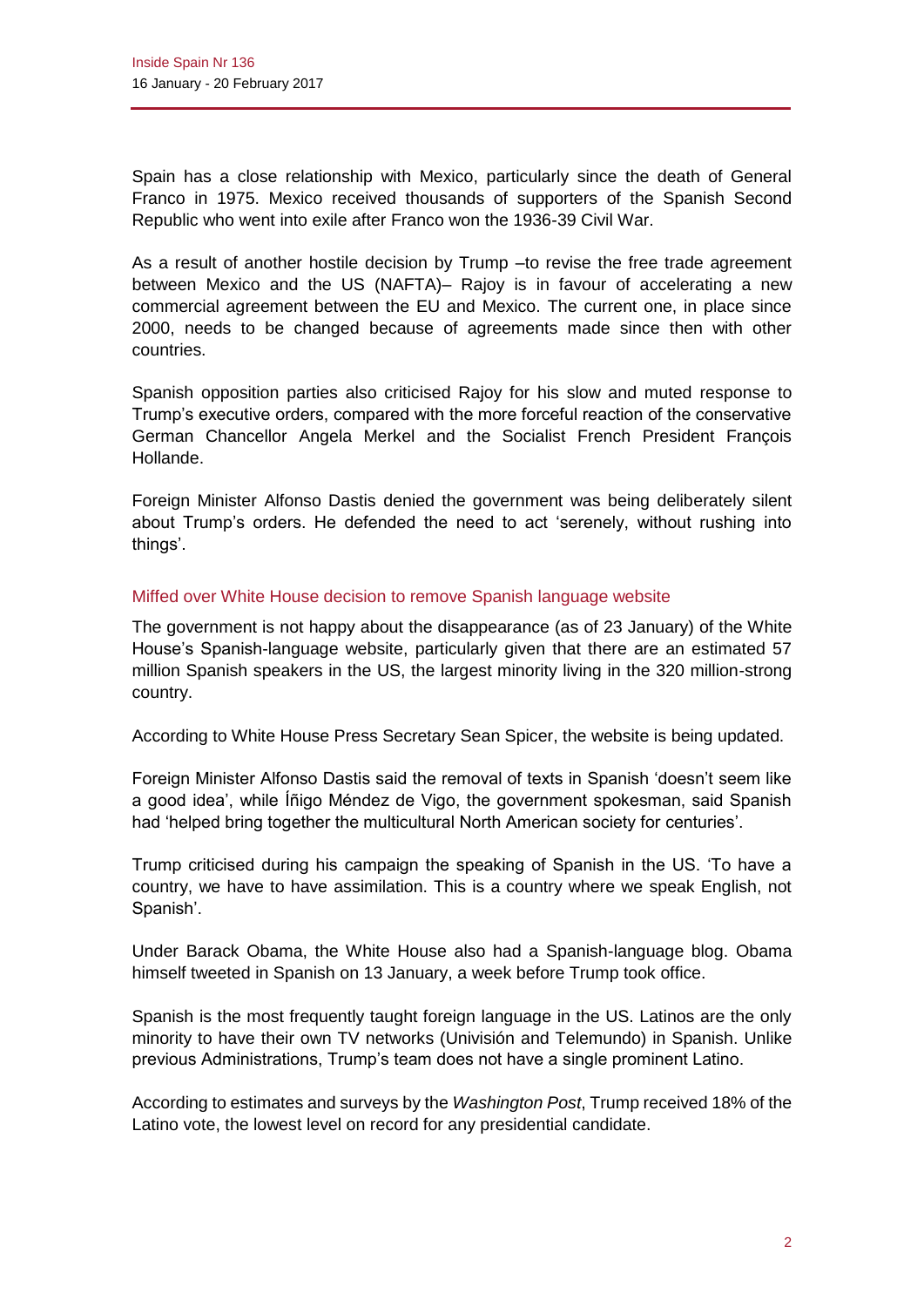### Conciliatory on Brexit, favouring deal for Brit expats in Spain

Spain is shaping up to be the most conciliatory country towards the UK when the Brexit negotiations begin as of April, which is not that surprising given the importance of the trade, investment and tourism relation between the two countries and the number of British citizens living in Spain.

Prime Minister Mariano Rajoy met Theresa May, his counterpart, on the sidelines of the EU leaders meeting in Malta where the idea was put forward that if a EU-wide agreement on guaranteeing the rights of Brits in EU countries after the UK leaves the EU could not be agreed then a bilateral accord might be made.

Whether a bilateral deal would be done is somewhat uncharted territory, as the scope for EU countries to strike such agreements is limited (taxation is a notable area where these deals exist). The EU's permission would probably be needed.

Some EU countries are harder than Spain over a deal on the issue of Brits who were living and/or working in the EU before the Brexit referendum. The UK government would like a deal that applies to all non-British nationals in the UK and to all UK nationals in the 27 EU states.

There are 300,000 Britons officially registered as living in Spain (by far the largest number in a EU country) and more than 100,000 Spaniards in the UK. Last year 17.8 million of the 75.3 million tourists in Spain came from the UK.

The House of Commons Brexit select committee last month heard that British pensioners in Spain may struggle to afford private healthcare if the NHS can no longer foot the bill as a result of an EU-wide post-Brexit deal.

Brexit is seen as something of a threat to the Spanish economy. Not only is the UK the main source of tourists and UK retirees living in Spain also play an important role in local economies, particularly on the *costas* during the low season, but the trade and direct investment relation is also strong.

Some of these pensioners have already moved back to the UK as they cannot wait more than two years to get a resolution.

## **Domestic Scene**

### King's brother-in-law convicted for fraud and influence peddling

Iñaki Urdangarín, King Felipe VI's brother-in-law, was given a six-year-and-three-month jail term in a landmark corruption trial. His wife, the Infanta Cristina, was cleared but will have to pay a civil fine of €265,000 as she benefited, albeit unknowingly, from illegal gains.

There were 16 other defendants in the case, including Jaume Matas, a former Popular Party government minister and Premier of the Balearic Islands, who was sentenced to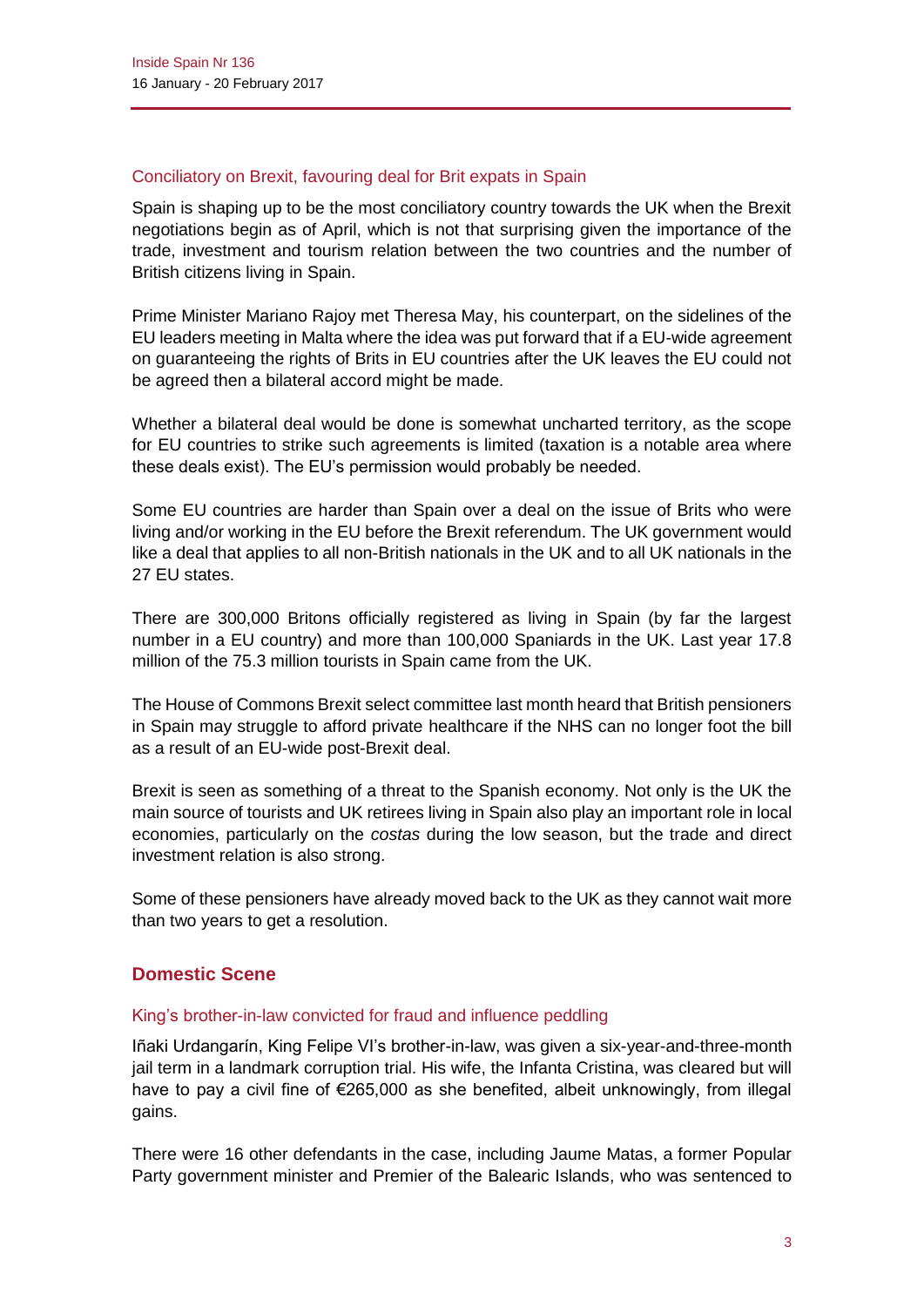three years and eight months. Diego Torres, Urdangarín's former business partner, was given eight years and six months. Nine defendants were acquitted.

Urdangarín was accused of using the non-profit Noos Institute sports foundation he set up to win falsely inflated contracts from regional government bodies and then salting the money away via tax havens.

The case began in 2010 at the height of Spain's recession and a great deal of public anger at corruption among the country's elites, including the royals, factors that played a role in the decision of King Juan Carlos to abdicate in 2014.

The trial was perceived a test that everyone being equal before the law, and could do something to restore trust in public life.

### Thousands protest as former Catalan Premier stands trial

Artur Mas, the former Catalan Premier, went on trial in Barcelona along with two members of his cabinet for organising a non-binding illegal vote in 2014 on independence.

He walked to court and was greeted by thousands of supporters including members of the current Catalan government and of the regional parliament shouting 'independence' and 'you are not alone'.

Around 2.3 million people –between 36% and 43% of the electorate, depending on which side's figures are used– cast a ballot in the plebiscite and 80% voted for independence. Pro-independence forces then won 48% of the vote in the Catalan legislative election in 2015 and have an absolute majority of seats.

Mas, accused of civil disobedience, faces a 10-year ban from holding public office. He said there had been no intention to break the law. Moreover, he argued, the Constitutional Court's decision to rule against the vote days beforehand had not made clear what the legal consequences would be. 'If it was so evidently a crime, how is it possible the Constitutional Court did nothing to enforce its resolution?'.

The central government's 'Operation Dialogue', launched in January in a bid to avoid a train crash with the Catalan government, has got nowhere. Madrid is not prepared to discuss the holding of the legally-binding referendum which Barcelona plans to hold in September regardless of whether the go-ahead is given.

In a separate development, which further intensified the antagonism, the Civil Guard arrested 18 people during a series of raids as part of a probe into the alleged illegal financing of Convergència, the party of Mas and of Carles Puigdemont, the current Catalan Premier, before it was renamed in 2015.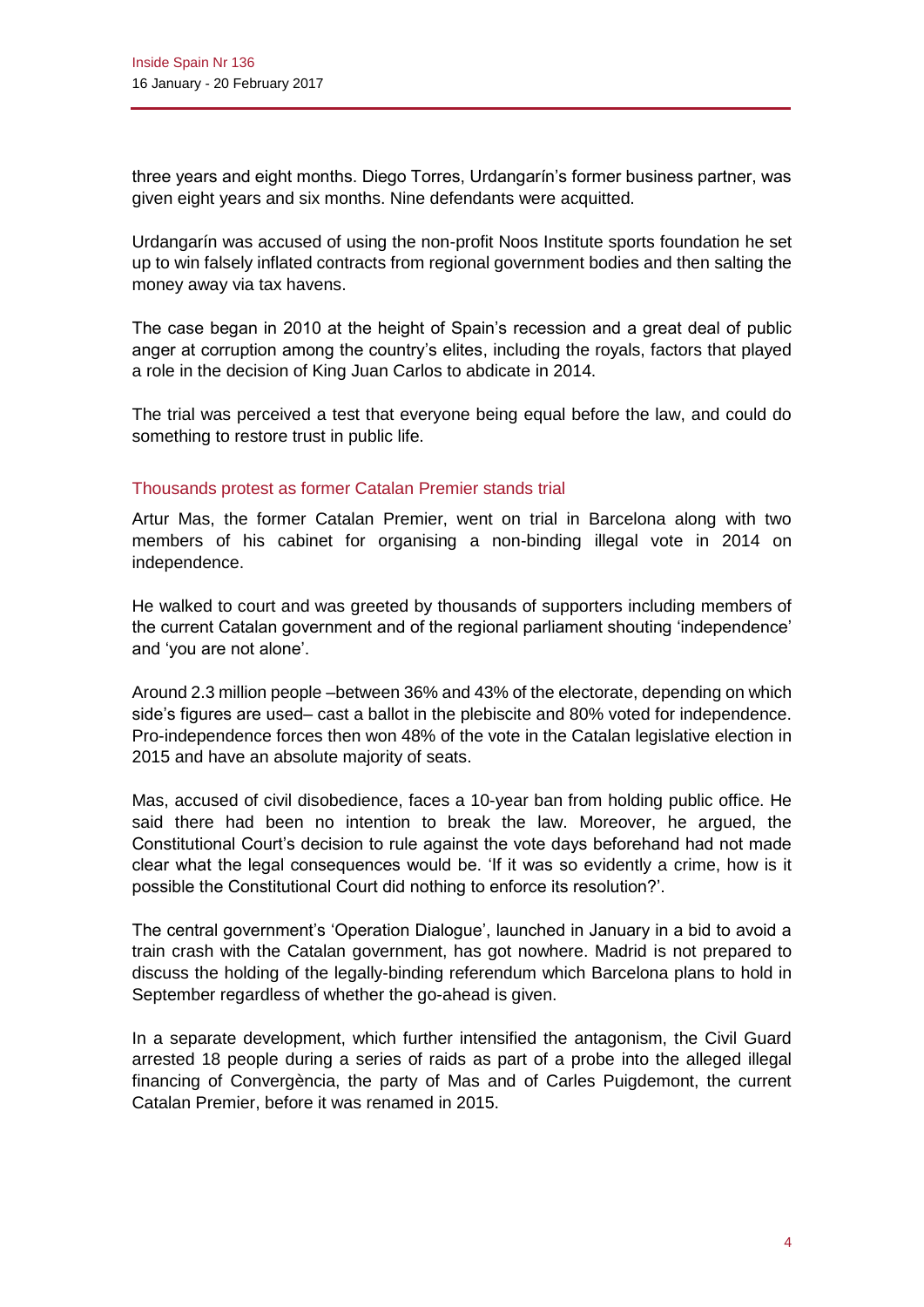Carme Forcadell, the President of the Catalan parliament, also faces charges of disobedience for allowing MPs debate independence. She defended her action in a[n](https://www.nytimes.com/2017/01/30/opinion/defending-freedom-in-catalonia.html) [article](https://www.nytimes.com/2017/01/30/opinion/defending-freedom-in-catalonia.html) in the *New York Times*.

### Podemos head sees off challenge to his leadership

Pablo Iglesias, leader of the anti-establishment Podemos ('We can'), which burst onto the political scene three years ago and won 21% of the vote in last June's general election, secured his post as Secretary-General and radical programme when he easily defeated a bid by his deputy and rival, Íñigo Errejón, to steer a more moderate course.

Iglesias received 89% of the votes as party leader and his supporters 60% of the seats on Podemos' citizens' council, the main decision-making body. His policy platform won 51% of the votes against 34% for Errejón's proposal.

The dispute between the two boiled down to being more accommodating towards the Socialists and the centre ground, as proposed by Errejón, by making Podemos cross political boundaries (being 'transversal', in the jargon), or pursuing harder left policies in the streets and not just in parliament.

The internal divisions had been simmering since June when Podemos formed an electoral alliance with United Left (the revamped Communist Party) and won 950,000 fewer votes than in December 2015 when the two parties ran separately. Errejón was against the alliance.

Unidos Podemos had been expected to overtake the Socialists and so become the main party on the left.

A repeat election was held six months later in order to try to break a deadlocked parliament and elect a new government. After months of wavering, the Socialists backed the Popular Party last October for a second term in office.

Podemos fell victim to the very divisions that led Iglesias to voice despair at the left's tendency to get bogged down in arguments that mean little to the average voter. 'There are always fresh batches of leftists who need to be reminded that radical politics, like anything else, is measured by results', he wrote in a published collection of his essays.

### Rajoy re-elected as Popular Party

While Podemos struggled to cast off its divisions and present a common front, the Popular Party (PP) re-elected Prime Minister Mariano Rajoy as its President for a fourth term with a resounding 96% of the vote. He was the only candidate.

Rajoy maintained most of the party's leadership including María Dolores de Cospedal, the Defence Minister, as the second-in-command. She used the occasion to try to draw a line under the wave of PP corruption scandals.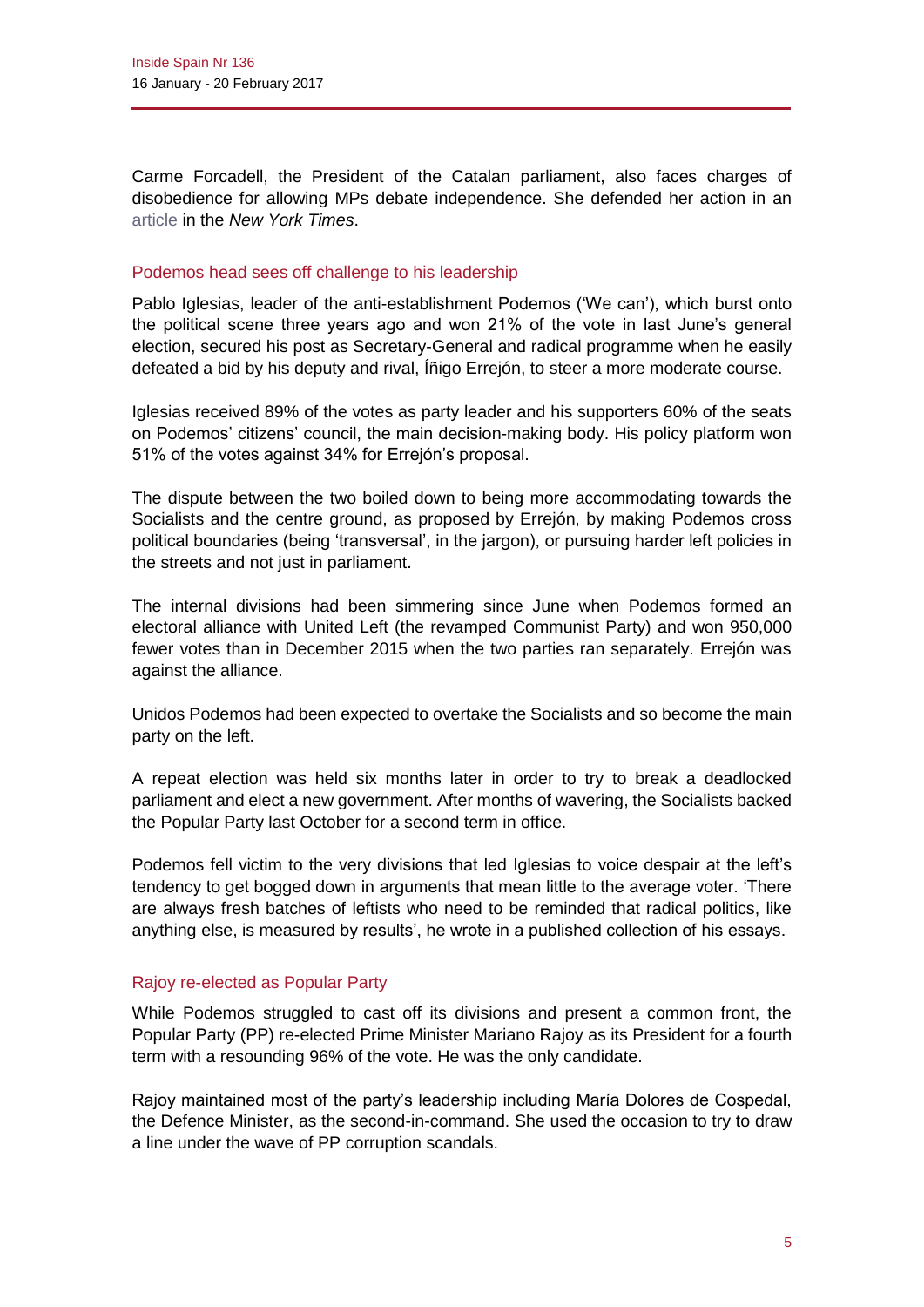Three leading figures in the mega corruption case known as Gürtel were sentenced to 13 years in jail each two days before the congress, including Francisco Correa, alias *El Bigotes* ('Mustachio'), the mastermind behind the bribes-for-contracts network between 1999 and 2005.

One of the ramifications of the case involves the possibility of illegal party financing by the PP. Secret accounts kept by former treasurer Luis Bárcenas suggest the existence of a slush fund within the PP.

The party continues to be dogged by alleged corruption scandals. A day after its congress, a judge accused Pedro Antonio Sánchez, the PP Premier of the region of Murcia, of carrying out fraudulent contracts.

### Socialists gear up to choose a new leader

Patxi López, a former Socialist Premier of the Basque Country, and Pedro Sánchez, the party's former leader ousted last year in an ugly battle over whether to allow the conservative Popular Party (PP) back into government or face another defeat in a third election, are to compete for the post of Secretary-General in a primary election in May.

Susana Díaz, the regional Premier of Andalusia, the Socialists' stronghold, is also expected to throw her hat into the ring.

The party has been run since last October by an interim leader, Javier Fernández, regional Premier of Asturias, who has skilfully and calmly managed to keep the peace among the warring factions, at least publicly, and struck some deals with the ruling PP in return for concessions (for example, an 8% rise in the minimum wage).

Mario Jiménez, the Socialists' spokesman, took the unusual step of holding up a piece of paper at a press conference with the words '100 days of useful opposition' written on it.

The Socialists face a long haul in regaining the kind of support they previously enjoyed. Their share of the vote in general elections plummeted from 44% in 2008 to 22.6% last June when the party was almost outflanked by the far-left Unidos Podemos (21.1% of the vote).

According to the latest poll by the state-funded CIS, the Socialists are beginning to reverse the fall in their support (see Figure 1). It is the only party that has gained support since last November.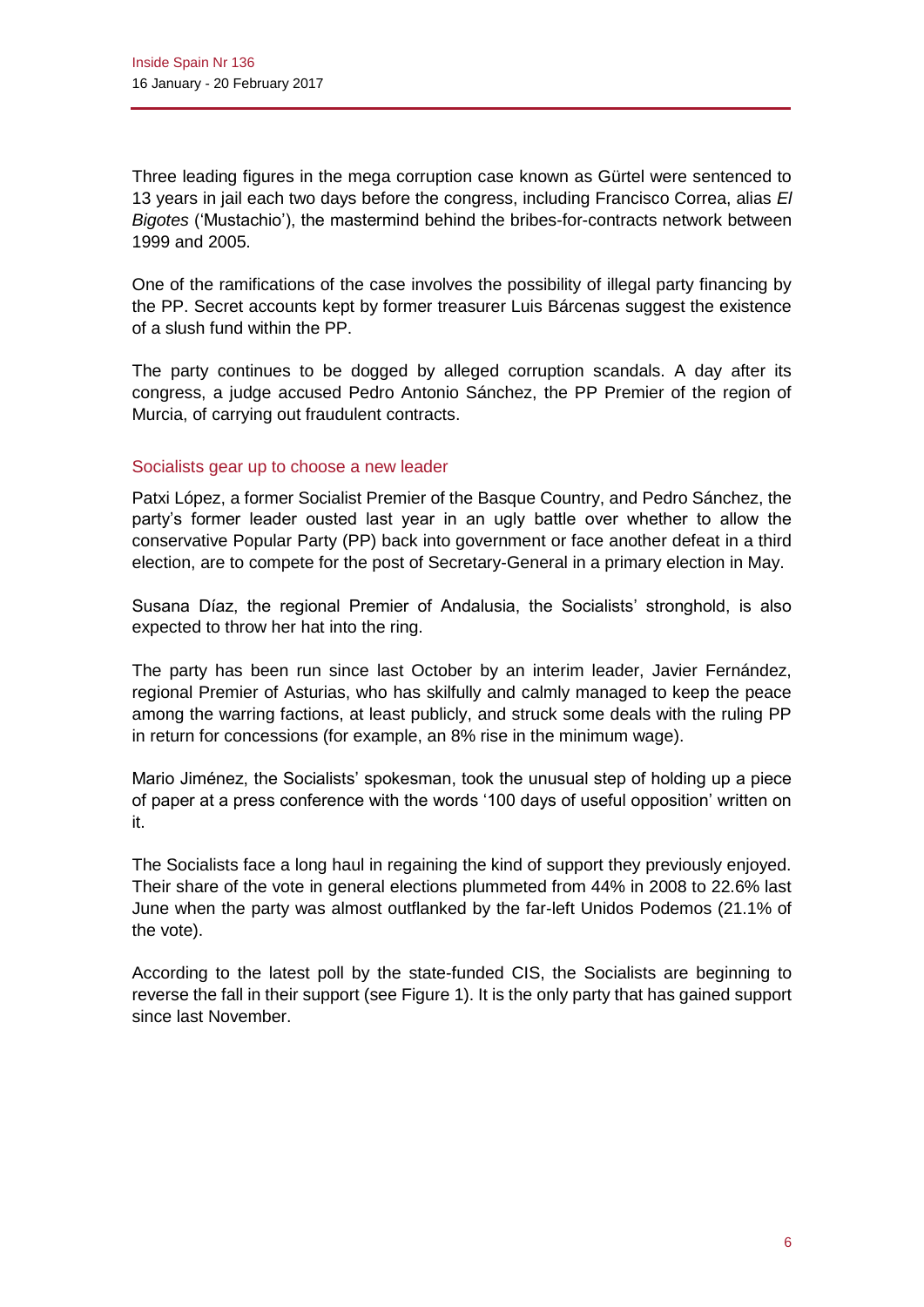|                   | June 2016 election | July | <b>November</b> | January2017 |
|-------------------|--------------------|------|-----------------|-------------|
| Popular Party     | 33.0               | 32.5 | 34.5            | 33.0        |
| <b>Socialists</b> | 22.7               | 23.1 | 17.0            | 18.6        |
| Unidos<br>Podemos | 21.1               | 19.6 | 21.8            | 21.7        |
| Ciudadanos        | 13.0               | 12.0 | 12.8            | 12.4        |

### **Figure 1. Voter intention (% of valid votes)**

Source: CIS.

Fernández, in his first appearance in the CIS poll, scored the highest rating of political leaders, though 70% of respondents said they did not know who he was and he was better viewed by PP and Ciudadanos voters than by those from his own party.

The Socialists, more than the PP, have lost the support of young voters, many of whom voted for the upstart Podemos, which came to prominence three years ago and ran on a joint ticket with Izquierda Unida (United Left) last June under the name Unidos Podemos.

The PP attracts elder voters to a greater extent than the Socialists. According to Metroscopia, 26% of voters under the age of 34 voted for either the Socialists or the PP between 2011 and 2016 compared with 52% between 2004 and 2010 (see Figure 2).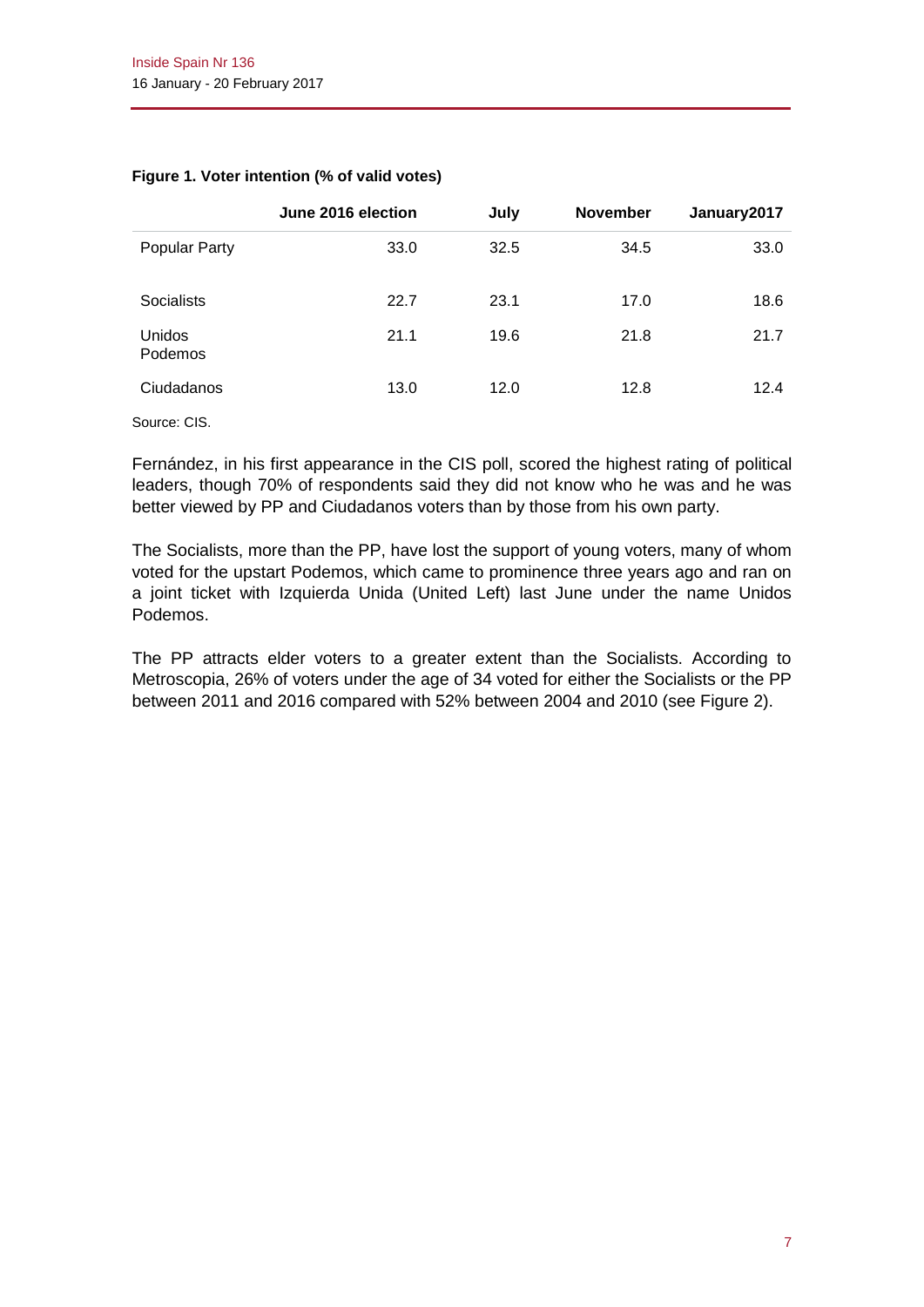| Year of general election and party that |    |
|-----------------------------------------|----|
| won                                     | %  |
| 1979 (UCD)                              | 14 |
| 1982 (Socialists)                       | 47 |
| 1986 (Socialists)                       | 37 |
| 1989 (Socialists)                       | 28 |
| 1993 (Socialists)                       | 28 |
| 1996 (Popular Party                     | 24 |
| 2000 (Popular Party)                    | 39 |
| 2004 (Socialists)                       | 49 |
| 2008 (Socialists)                       | 35 |
| 2011 (Popular Party)                    | 25 |
| 2015 (Popular Party)                    | 12 |
| 2016 (Popular Party)                    | 15 |
|                                         |    |

**Figure 2. Percentage of those between 18 and 34 who said they voted for the party that won the general election, 1979-2016**

Source: Metroscopia and CIS.

The young have borne the brunt of Spain's recession, one factor (along with corruption scandals in the PP and the Socialists) that drove them to vote for Unidos Podemos.

The latest survey published last month by the Bank of Spain on household income shows that the total annual income of households whose oldest member was under 35 dropped from €34,300 in 2008, the last year before Spain went into a protracted recession, to €25,500 in 2014, while that of those between the ages of 65 and 74 rose from €26,900 to €29,700 (see Figure 3).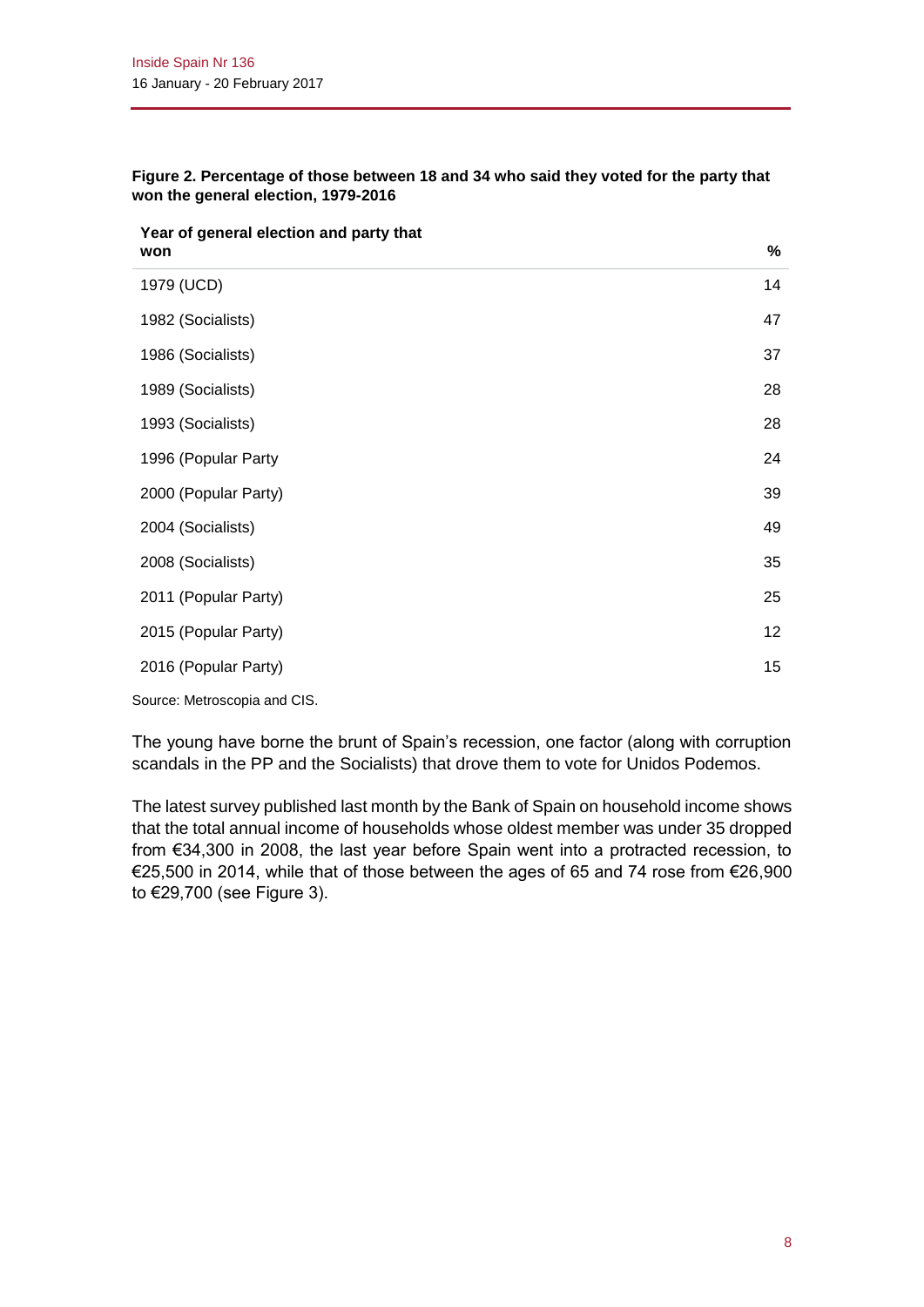| Age groups         | 2008 | 2011 | 2014 | % change 2008/14 |
|--------------------|------|------|------|------------------|
| Under 35           | 34.3 | 34.7 | 25.5 | $-25.6$          |
| 35 to 44           | 38.5 | 33.8 | 32.6 | $-15.3$          |
| 45 to 54           | 45.6 | 40.6 | 33.2 | $-27.2$          |
| 55 to 64           | 45.8 | 45.7 | 39.6 | $-13.5$          |
| 65 to 74           | 26.9 | 29.1 | 29.7 | $+10.0$          |
| Over <sub>74</sub> | 17.7 | 19.2 | 18.4 | $+3.9$           |

### **Figure 3. Average annual income (thousands of 2014 euros) of households by family head age groups (1)**

(1) The measure of household income used is the total gross income of the household (including income from employment and other income of all its members), i.e. before taxes and social-security contributions, for the whole of the calendar year prior to the survey, which for 2014 is 2013.

Source: Bank of Spain.

The demise of trade unions in Spain, particularly since 2008, has also not helped the Socialists. Affiliation is no more than 15%, according to the most optimistic estimates, and 10% according to some analysts, compared with 70% in Sweden, 25% in Italy and the UK and 20% in Germany.

### Spain holds firm in EIU democracy index

Spain's ranking in the 2016 Economist Intelligence Unit's Democracy Index was unchanged at  $17<sup>th</sup>$  out of 167 countries and with the same score as in 2015 (8.30 out of 10).

The index is based on five categories: electoral process and pluralism; civil liberties; the functioning of government; political participation; and political culture (see Figure 4). Based on their scores on a range of indicators within these categories, each country is then itself classified as one of four types of regime: 'full democracy'; 'flawed democracy'; 'hybrid regime'; and 'authoritarian regime'. The US, for the first time, was classified as a 'flawed democracy'.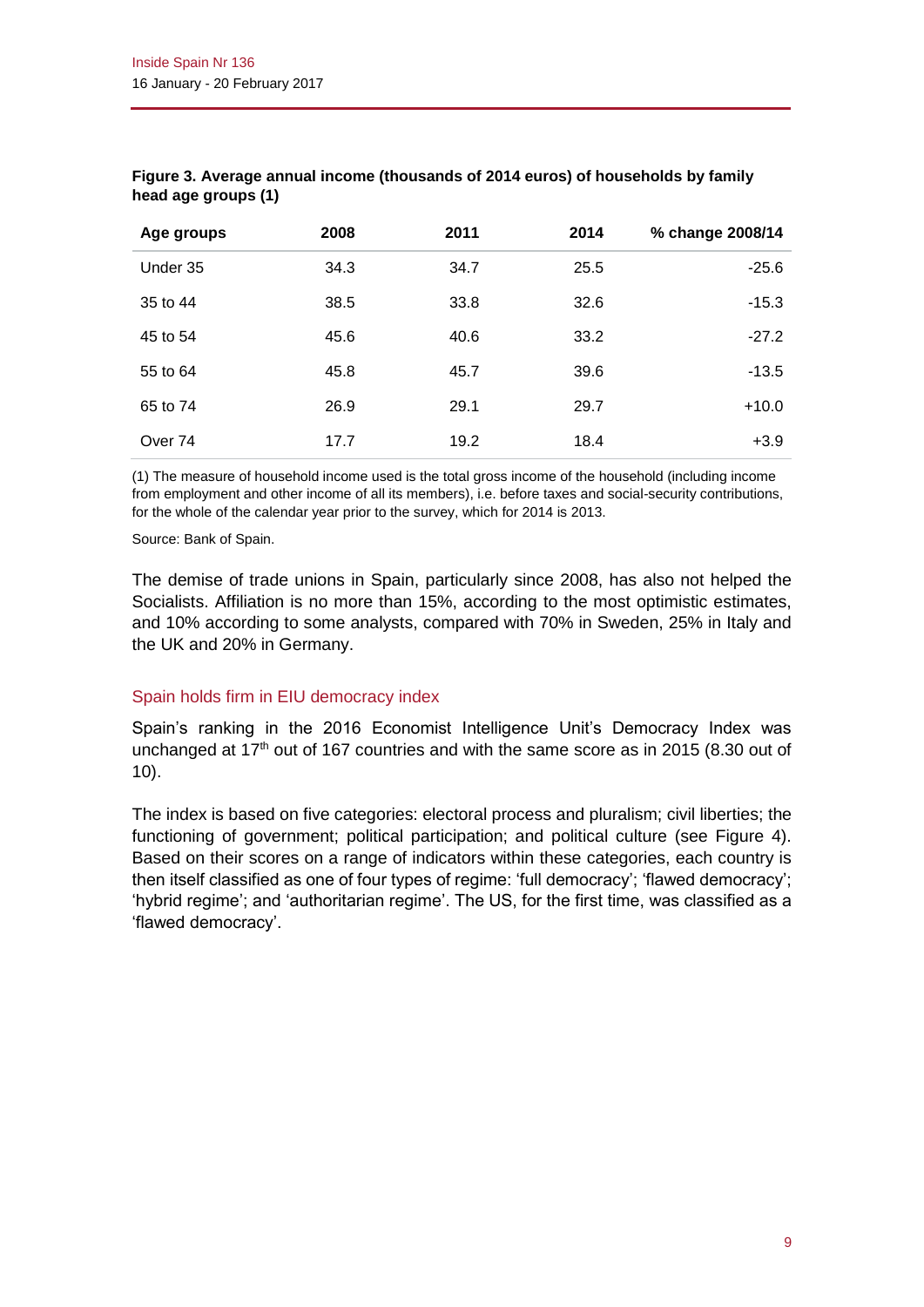|                            | Rank           | Overall<br>score | Electoral<br>process &<br>pluralism | <b>Functioning</b><br>οf<br>government | <b>Political</b><br>participation | <b>Political</b><br>culture | <b>Civil</b><br>liberties |
|----------------------------|----------------|------------------|-------------------------------------|----------------------------------------|-----------------------------------|-----------------------------|---------------------------|
| <b>Full</b><br>democracies |                |                  |                                     |                                        |                                   |                             |                           |
| Norway                     | 1              | 9.93             | 10.00                               | 9.64                                   | 10.00                             | 10.00                       | 10.00                     |
| Iceland                    | $\overline{2}$ | 9.50             | 10.00                               | 8.93                                   | 8.89                              | 10.00                       | 9.71                      |
| Sweden                     | 3              | 9.39             | 9.58                                | 9.64                                   | 8.33                              | 10.00                       | 9.41                      |
| New Zealand                | 4              | 9.26             | 10.00                               | 9.29                                   | 8.89                              | 8.13                        | 10.00                     |
| Denmark                    | 5              | 9.20             | 9.58                                | 9.29                                   | 8.33                              | 9.38                        | 9.41                      |
| Canada                     | $=6$           | 9.15             | 9.58                                | 9.64                                   | 7.78                              | 8.75                        | 10.00                     |
| Ireland                    | $=6$           | 9.15             | 9.58                                | 7.86                                   | 8.33                              | 10.00                       | 10.00                     |
| Switzerland                | 8              | 9.09             | 9.58                                | 9.29                                   | 7.78                              | 9.38                        | 9.41                      |
| Finland                    | 9              | 9.03             | 10.00                               | 8.93                                   | 7.78                              | 8.75                        | 9.71                      |
| Australia                  | 10             | 9.01             | 9.58                                | 8.93                                   | 7.78                              | 8.75                        | 10.00                     |
| Luxembourg                 | 11             | 8.81             | 10.00                               | 8.93                                   | 6.67                              | 8.75                        | 9.71                      |
| Netherlands                | 12             | 8.80             | 9.58                                | 8.57                                   | 8.33                              | 8.13                        | 9.41                      |
| Germany                    | 13             | 8.63             | 9.58                                | 8.57                                   | 7.78                              | 7.50                        | 9.71                      |
| Austria                    | 14             | 8.41             | 9.58                                | 7.86                                   | 8.33                              | 6.88                        | 9.41                      |
| Malta                      | 15             | 8.39             | 9.17                                | 8.21                                   | 6.11                              | 8.75                        | 9.12                      |
| UK                         | 16             | 8.36             | 9.58                                | 7.14                                   | 7.22                              | 8.75                        | 9.12                      |
| Spain                      | 17             | 8.30             | 9.58                                | 7.14                                   | 7.22                              | 8.13                        | 9.41                      |
| Flawed<br>democracies      |                |                  |                                     |                                        |                                   |                             |                           |
| US                         | $= 21$         | 7.98             | 9.17                                | 7.14                                   | 7.22                              | 8.13                        | 8.24                      |
| Italy                      | $= 21$         | 7.98             | 9.58                                | 6.43                                   | 7.22                              | 8.13                        | 8.53                      |

### **Figure 4. The Economist Intelligence Unit's Democracy Index, 2016**

Source: The Economist Intelligence Unit.

Spain's score has consistently remained above 8 over the last 10 years, although it is among the lowest-scoring countries in the 'full democracy' category. Its score, however, is higher than that of both France and Italy (both classified as 'flawed democracies', see Figure 5).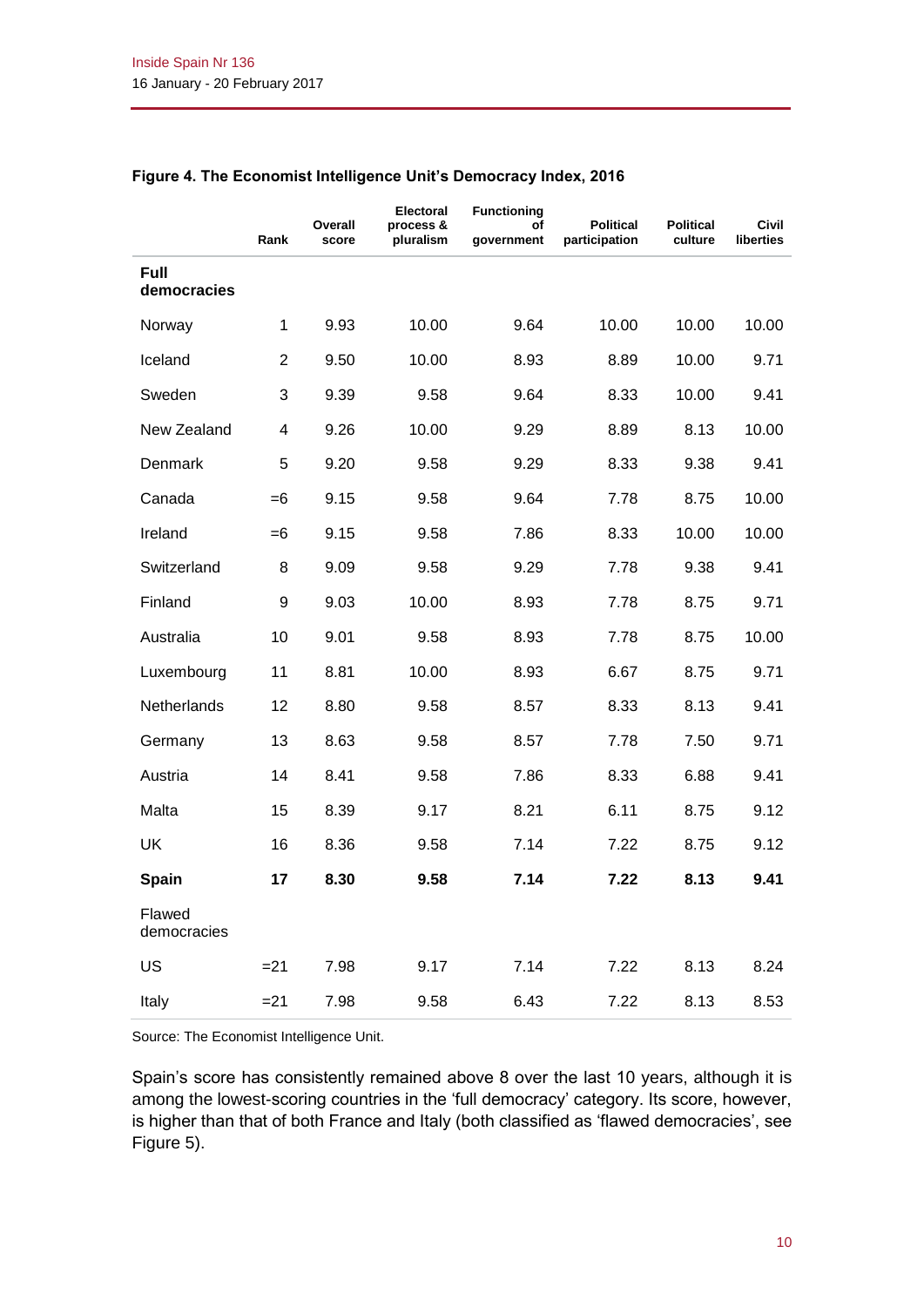| Country      | 2016 | 2015 | 2014 | 2013 | 2012 | 2011 | 2010 | 2008 | 2006 |
|--------------|------|------|------|------|------|------|------|------|------|
| France       | 7.92 | 7.92 | 8.04 | 7.92 | 7.88 | 7.77 | 7.77 | 8.07 | 8.07 |
| Germany      | 8.63 | 8.64 | 8.64 | 8.31 | 8.34 | 8.34 | 8.38 | 8.82 | 8.82 |
| Italy        | 7.98 | 7.98 | 7.85 | 7.85 | 7.74 | 7.74 | 7.83 | 7.98 | 7.73 |
| <b>Spain</b> | 8.30 | 8.30 | 8.05 | 8.02 | 8.02 | 8.02 | 8.16 | 8.45 | 8.34 |
| UK           | 8.36 | 8.31 | 8.31 | 8.31 | 8.21 | 8.16 | 8.16 | 8.15 | 8.08 |

#### **Figure 5. The Economist Intelligence Unit's Democracy Index, 2006-16, main EU countries, score out of 10**

Source: The Economist Intelligence Unit.

Since the [index](http://www.eiu.com/public/thankyou_download.aspx?activity=download&campaignid=DemocracyIndex2016) was launched in 2006, Spain's score in the category of electoral process and pluralism has remained steady at 9.58, dropped in functioning government (from 7.86 to 7.14), risen in political participation (from 6.11 to 7.22), fallen in political culture (from 8.75 to 8.13) and remained unchanged in civil liberties (9.41, see Figure 6).

| Category                            | 2016             | 2015             | 2014             | 2013             | 2012             | 2011             | 2008             | 2006             |
|-------------------------------------|------------------|------------------|------------------|------------------|------------------|------------------|------------------|------------------|
| Electoral<br>process &<br>pluralism | 9.58             | 9.58             | 9.58             | 9.58             | 9.58             | 9.58             | 9.58             | 9.58             |
| Functioning of<br>government        | 7.14             | 7.14             | 7.14             | 7.50             | 7.50             | 7.50             | 7.86             | 7.86             |
| Political<br>participation          | 7.22             | 7.22             | 7.22             | 6.11             | 6.11             | 6.11             | 6.67             | 6.11             |
| Political culture                   | 8.13             | 8.13             | 6.88             | 7.50             | 7.50             | 7.50             | 8.75             | 8.75             |
| Civil liberties                     | 9.41             | 9.41             | 9.41             | 9.41             | 8.53             | 9.41             | 9.41             | 9.41             |
| Overall score                       | 8.30             | 8.30             | 8.05             | 8.02             | 8.02             | 8.02             | 8.45             | 8.34             |
| Rank                                | 17 <sup>th</sup> | 17 <sup>th</sup> | 22 <sub>nd</sub> | 25 <sup>th</sup> | 25 <sup>th</sup> | 25 <sup>th</sup> | 15 <sup>th</sup> | 16 <sup>th</sup> |

**Figure 6. The Economist Intelligence Unit's Democracy Index, 2016, by category for Spain, scores out of 10**

Source: The Economist Intelligence Unit.

Like the US (with the election of Donald Trump) and the UK (the vote to leave the EU), Spain experienced in 2016 deep popular dissatisfaction with the status quo and a hankering for change. In Spain's case, this was expressed in the June general election when the two main parties, the conservative Popular Party and the Socialists, were successfully challenged by two new parties, the centrist Ciudadanos and the radical leftist Unidos Podemos, which between them won 103 of the 350 seats in parliament.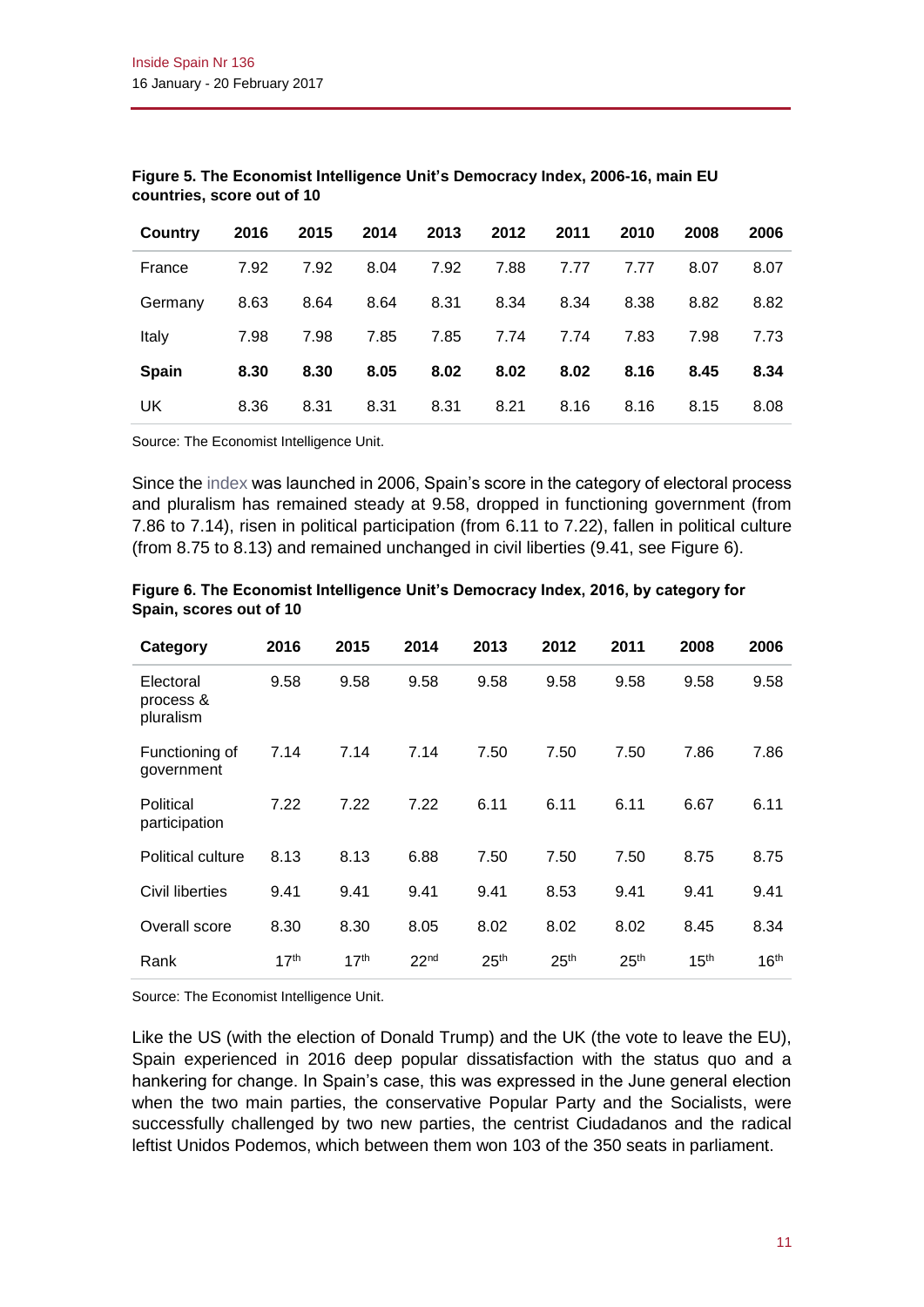One weak area that will begin to be tackled this month is a draft law to finally regulate lobbying. This is one of six recommendations by the Council of Europe's Group of States against Corruption (Greco) that Spain has failed to implement. Greco said last year that rules on how MPs engage with lobbyists and other third parties who seek to influence the legislative process should be introduced.

## Drops to 41<sup>st</sup> position in Transparency International's Corruption Index

Spain dropped five places in Transparency International's 2016 corruption perception index to 41<sup>st</sup> out of 168 countries, its lowest position ever, but its score of 58 out of 100 (the nearer to 100 the cleaner the country) remained unchanged over 2015 (see Figure 7).

| 2016 rank   | 2016score | 2015score | 2014score | 2013score | 2012score |
|-------------|-----------|-----------|-----------|-----------|-----------|
| 1. Denmark  | 90        | 91        | 92        | 91        | 90        |
| 10. Germany | 81        | 81        | 79        | 78        | 79        |
| 10. UK      | 81        | 81        | 78        | 76        | 74        |
| 18. US      | 74        | 76        | 74        | 73        | 73        |
| 23. France  | 69        | 70        | 69        | 71        | 71        |
| 41. Spain   | 58        | 58        | 60        | 59        | 65        |
| 60. Italy   | 47        | 44        | 43        | 43        | 42        |

**Figure 7. Corruption Perceptions Indexes, 2010-16, main EU countries (1)**

On a scale of 0 (highly corrupt) to 100 (very clean).

Source: Transparency International.

The country is awash in corruption cases, almost all of which took place before the PP took office at the end of 2011 but which have come to light since then and involve the party. These cases are mainly confined to municipal and regional politicians and their involvement in the awarding of public contracts and permits.

The fact that Spain fell five places but its score remained the same was due to the entry into the ranking of four small countries. Barbados, Saint Lucia, Saint Vincent and the Grenadines and Dominica all scored better than Spain, while Cape Verde improved its score and is above Spain.

Spain's corruption is not systemic. What has happened is that the country has suffered a spate of scandals related to political parties.

According to the governing body of the judiciary, there were 1,700 lawsuits in 2015 (latest year available) and more than 500 people were charged or investigated, only 20 of whom received jail sentences. The region with the most cases under judicial investigation was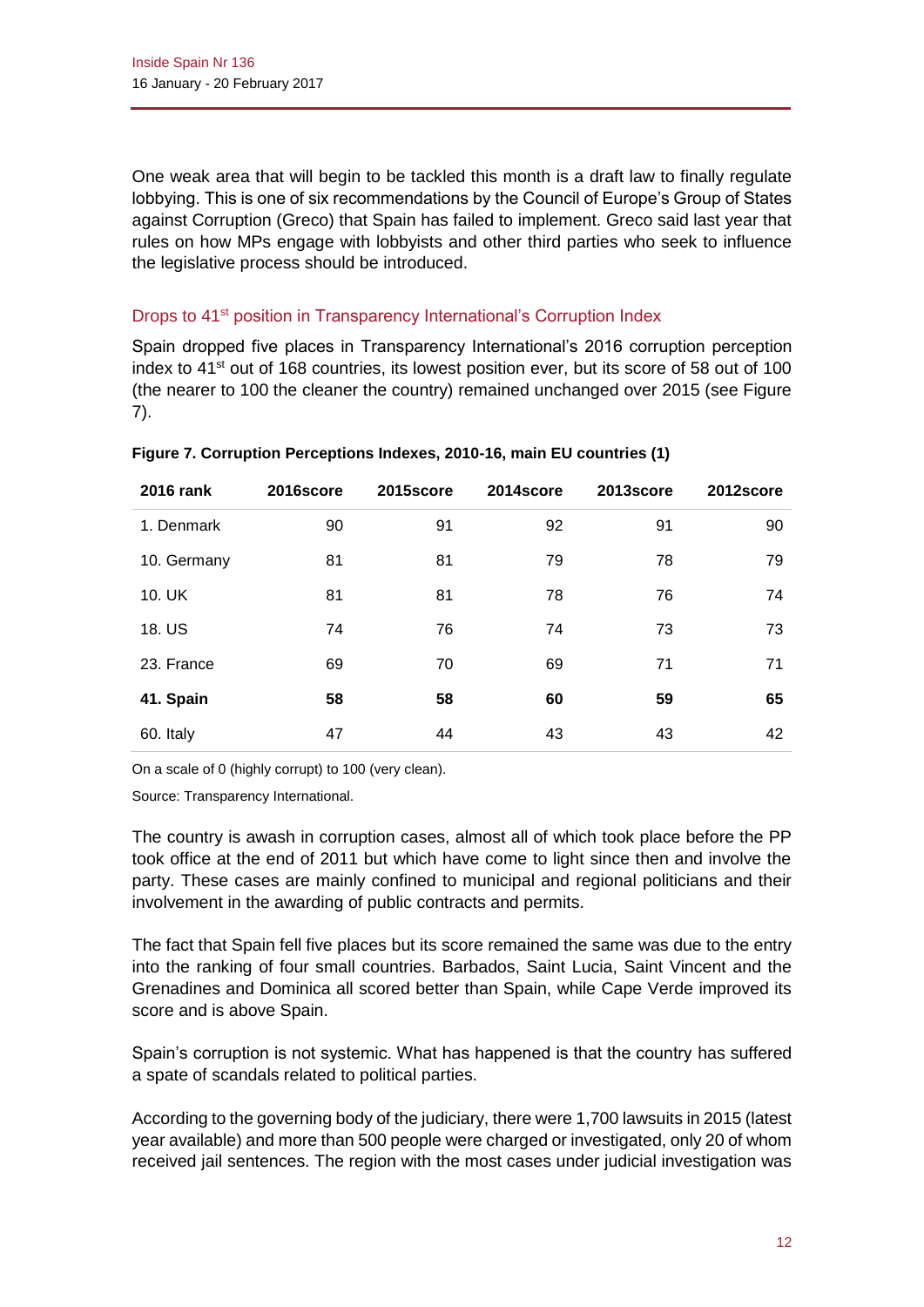Andalucía, the Socialists' fiefdom, with 541, followed by Valencia, previously a PP stronghold, with 200.

### Spain bucks the trend in right-wing populist parties

Spain has all the ingredients –massive unemployment, growing inequality, an influx of immigrants and the loss of trust in established political parties– to produce a right-wing populist presence in politics, but remarkably has not done so, unlike other countries, most notably France (National Front) and the UK (UKIP).

Why is this? The reasons are explained by Carmen González-Enriquez in a [study](http://www.realinstitutoelcano.org/wps/wcm/connect/e9e0d7c1-7c71-4335-a2fb-15b219e62c5e/WP3-2017-GonzalezEnriquez-Spanish-Exception-unemployment-inequality-inmigration-no-right-wing-populist-parties.pdf?MOD=AJPERES&cacheid=1487009991261) published this month by the Elcano Royal Institute.

Among the reasons are: the prevalent and persistent pro-European sentiment, higher than average; the Spanish are the least inclined of any European people to support returning power from the EU to the member states; they hold favourable attitudes to globalization compared with other EU countries and anti-immigration sentiment is also well below the European average.

Other factors are the relative weakness of Spanish national identity, partly explained by the strong nationalist movements in regions such as Catalonia and the Basque Country, and the association of the extreme right with the 1939-75 Franco regime.

Populism in Spain has gained a foothold in the far-left Podemos.

### Early school-leaving rate below 20%, still second highest in EU

The early school-leaving rate fell to 19.4% in 2016, down from 31% in 2008, but it is still the second highest in the EU (see Figure 8). With youth unemployment of more than 40%, students have little option but to continue to study after the legal school-leaving age of 16.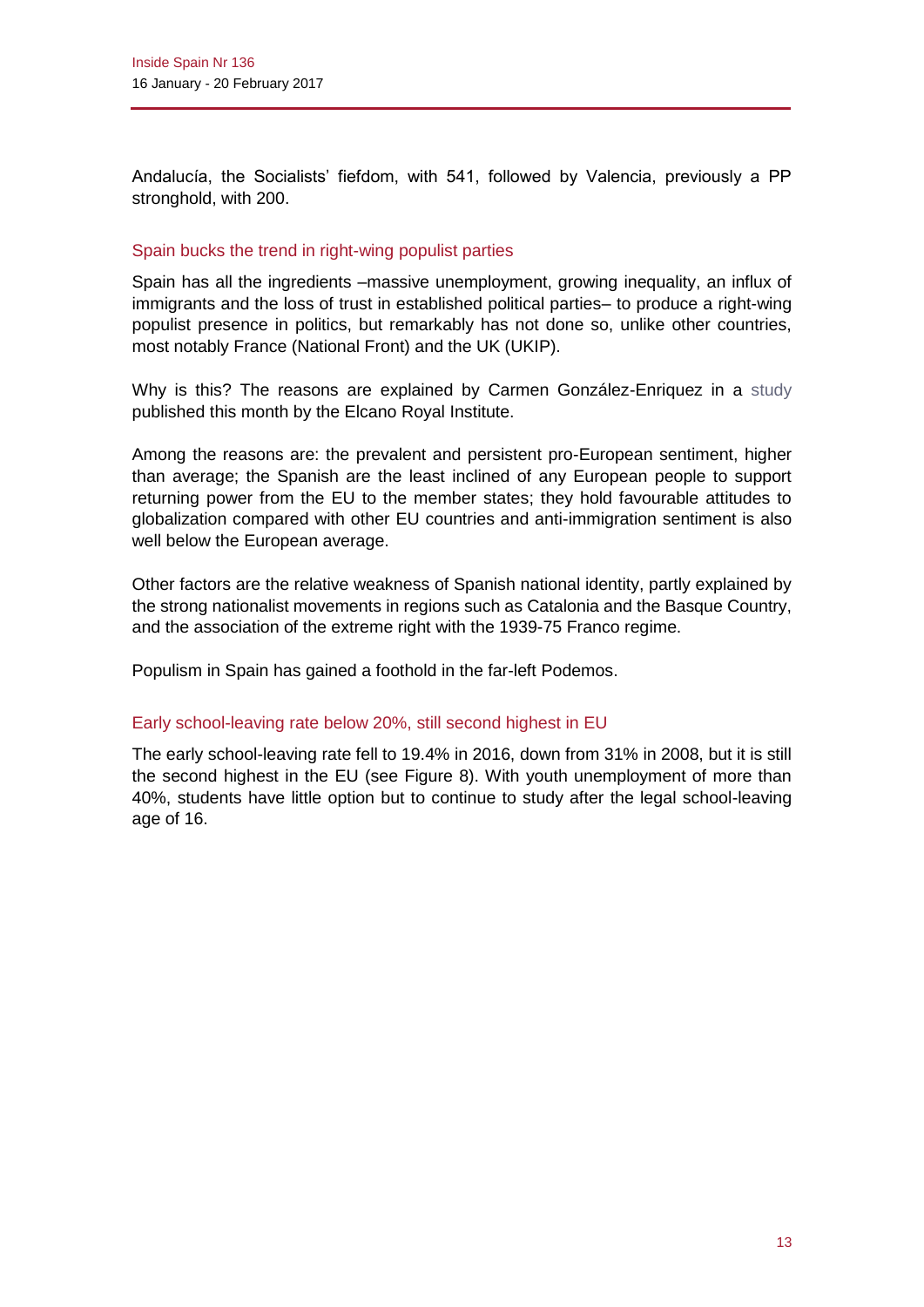### **Figure 8. Early school-leaving rates, 2016 (%)**

|              | %    |
|--------------|------|
| Malta        | 19.8 |
| Spain        | 19.4 |
| Italy        | 14.1 |
| UK           | 11.2 |
| <b>EU-28</b> | 10.8 |
| Germany      | 10.3 |
| France       | 8.9  |
| Croatia      | 2.8  |
|              |      |

Source: Eurostat.

# **The Economy**

### Merchandise exports notch up yet another record

Spain's exports of goods [rose in 2016 for the seventh year running,](http://www.realinstitutoelcano.org/wps/portal/rielcano_en/contenido?WCM_GLOBAL_CONTEXT=/elcano/elcano_in/zonas_in/Commentary-Chislett-Spain-merchandise-exports-notch-up-yet-another-record) defying expectations that they would tail off as the economy recovers and domestic consumption picks up.<sup>1</sup>

Exports were 1.7% higher than in 2015 at €254.5 billion and imports 0.4% lower at €273.3 billion.

A very small number of exporters accounted for a big share of exports (see Figure 9).

|      |  |  |  | Figure 9. Percentage distribution of Spain's exports by value and number of companies, |
|------|--|--|--|----------------------------------------------------------------------------------------|
| 2016 |  |  |  |                                                                                        |

| % of exports | Value ( $\notin$ bn) | <b>Number of companies</b> |
|--------------|----------------------|----------------------------|
| 50           | 127                  | 259                        |
| 30           | 76                   | 2,425                      |
| -20          | 52                   | 146,110                    |
|              |                      |                            |

Source: ICEX.

#### <sup>1</sup> See my analysis at:

[http://www.realinstitutoelcano.org/wps/portal/rielcano\\_en/contenido?WCM\\_GLOBAL\\_CONTEX](http://www.realinstitutoelcano.org/wps/portal/rielcano_en/contenido?WCM_GLOBAL_CONTEXT=/elcano/elcano_in/zonas_in/Commentary-Chislett-Spain-merchandise-exports-notch-up-yet-another-record) [T=/elcano/elcano\\_in/zonas\\_in/Commentary-Chislett-Spain-merchandise-exports-notch-up-yet](http://www.realinstitutoelcano.org/wps/portal/rielcano_en/contenido?WCM_GLOBAL_CONTEXT=/elcano/elcano_in/zonas_in/Commentary-Chislett-Spain-merchandise-exports-notch-up-yet-another-record)[another-record](http://www.realinstitutoelcano.org/wps/portal/rielcano_en/contenido?WCM_GLOBAL_CONTEXT=/elcano/elcano_in/zonas_in/Commentary-Chislett-Spain-merchandise-exports-notch-up-yet-another-record)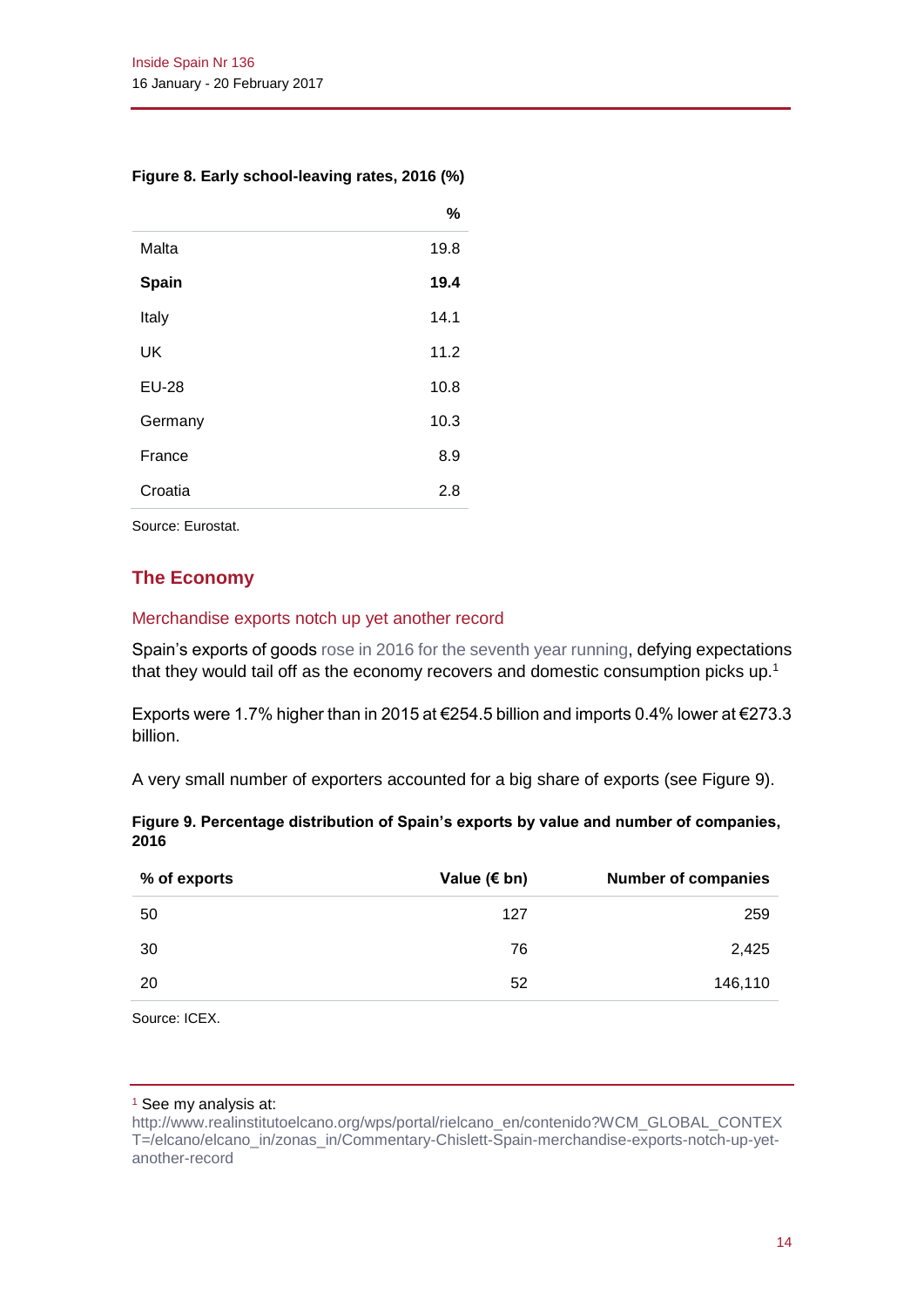### Unemployment at lowest level since 2009, inflation surges

The jobless rate fell to 18.63% at the end of 2016, the lowest level since the end of 2009, still almost the highest in Europe but way down on 27% in March 2013.

The government's labour reforms, which among other things lowered firing costs and allowed companies to opt out of collective pay-setting agreements, coupled with annual growth in the economy of around 3% in the last two years, have spurred job creation.

The reforms approved in February 2012, however, have not reduced job precariousness (see Figure 10).

### **Figure 10. Five years of labour reforms**

|                                                     | 2012   | 2013   | 2014   | 2015   | 2016 |
|-----------------------------------------------------|--------|--------|--------|--------|------|
| Jobless rate (%)                                    | 27.77  | 25.73  | 23.70  | 20.90  | 18.5 |
| Temporary jobs (% of salaried workers)              | 23.40  | 23.20  | 24.0   | 25.20  | 26.5 |
| Number of Social Security contributors<br>(million) | 17.3   | 17.1   | 17.6   | 18.1   | 18.5 |
| Average salary before tax (euros)                   | 25.716 | 24.400 | 25.105 | 25.211 |      |

Source: INE.

The IMF, in its latest assessment of the Spanish economy, urged the government to implement more effective active labour market policies to lower long-term and youth unemployment.

The annual inflation rate rose to 3% in January for the first time since December 2012, fuelled by higher energy prices.

### Ex-Bank of Spain head investigated for failed Bankia flotation

The highest criminal court is to investigate the former Governor of the Bank of Spain and the head of the CNMV stock-market regulator over their failure to stop the ill-fated flotation of Bankia, whose collapse in 2012 led to its nationalisation and sparked a EU bailout of some banks (see Figure 11).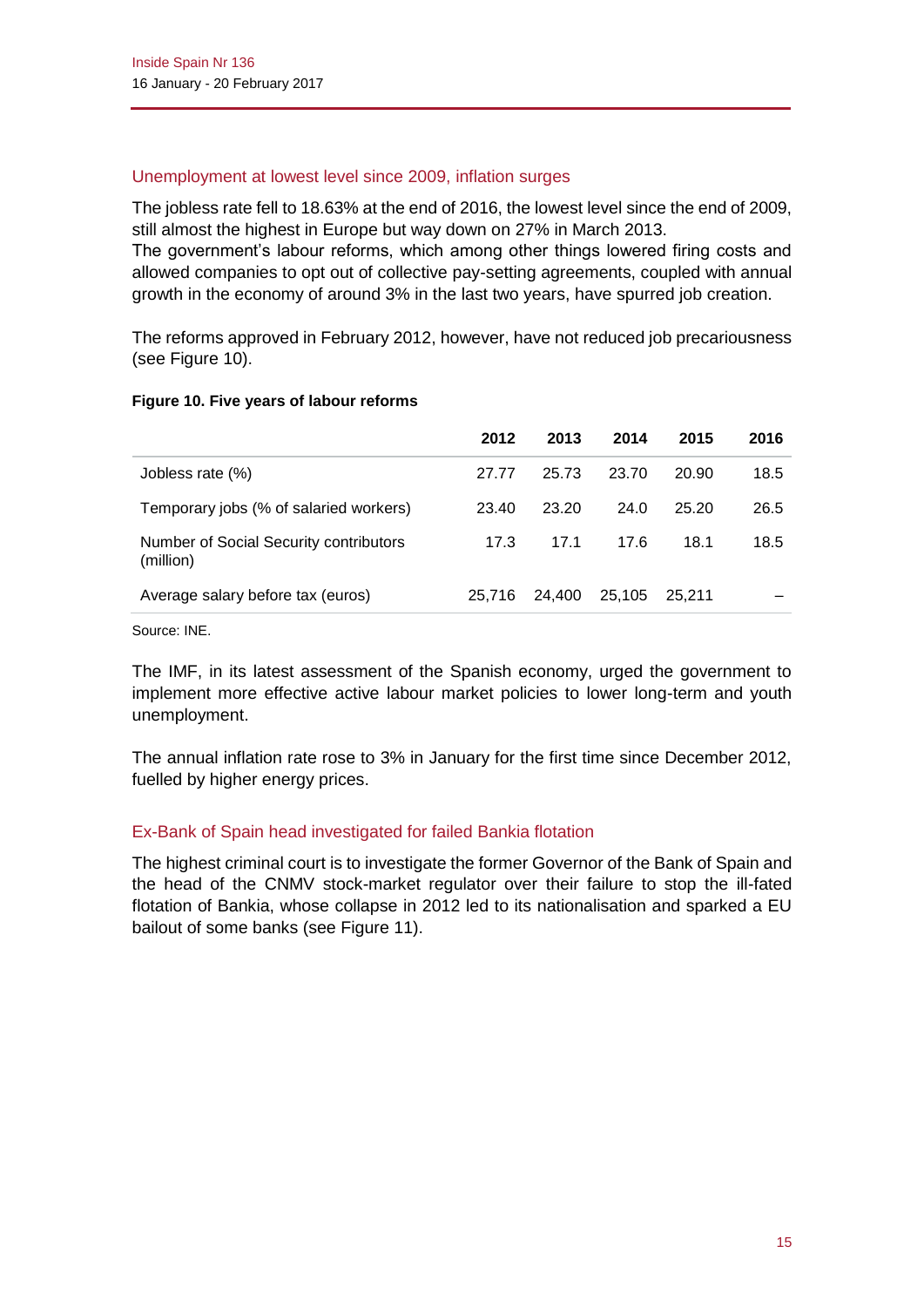



The *Audiencia Nacional* said there was enough evidence to indict Miguel Ángel Fernández Ordóñez, the former head of the central bank, Julio Segura, the ex-President of the market regulator, Fernando Restoy, a former senior CNMV official who later became the central bank's Deputy Governor, and five other officials in connection with the IPO in 2011. They were declared formal suspects but they have not yet been charged.

The court said the eight gave the listing regulatory clearance 'despite having full and thorough knowledge of the situation in which the entity found itself.' Internal emails showed an awareness of Bankia's parlous state. One described the bank as a 'moneylosing machine' while another lamented the influence of politicians on Bankia's board.

Rodrigo Rato, the former Chairman of Bankia and a former IMF Chief, is the subject of several ongoing court cases including a trial over whether the bank's management failed to accurately disclose the status of its accounts before the IPO. Rato and other former Bankia directors are also on trial on accusations they used corporate credit cards for personal purchases, and Rato is under investigation by the tax authorities. According to a leaked report by the fraud office, he failed to declare  $\epsilon$ 14 million of income between 2004 and 2015.

Parliament is expected to agree next week to create a commission to finally investigate Spain's banking crisis, five years after Bankia's collapse. The move has sufficient support from opposition parties. A previous attempt in 2012 failed because the Popular Party, which was the dominant political influence in Bankia, blocked it as it had a majority of seats in parliament. This time round the PP is still the largest party but with far fewer seats.

The creation of a commission followed a call by Luis Linde, the current central bank Governor, to examine fully the bank's role during the 2008-2012 crisis.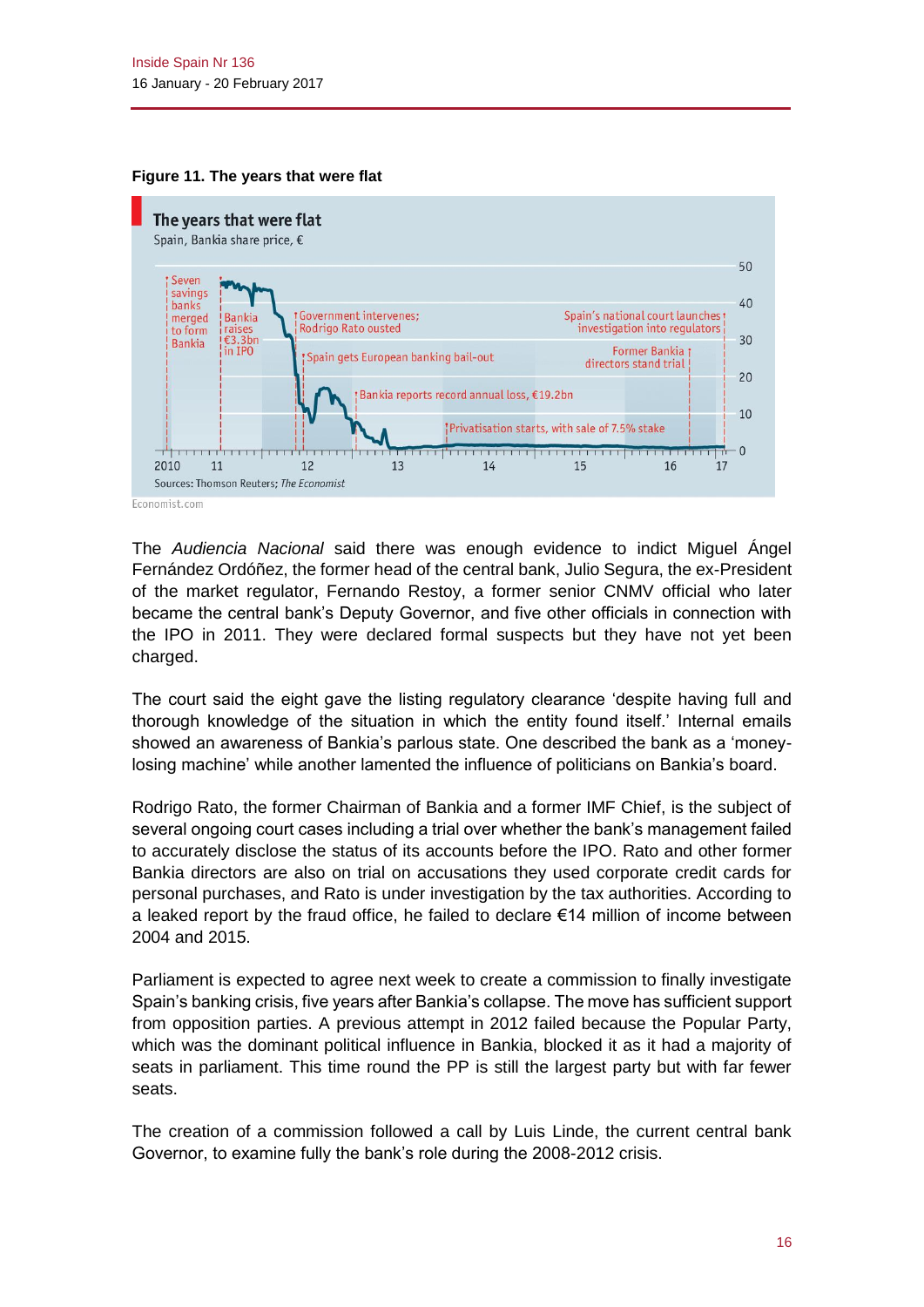In a separate development, the European Banking Authority said 126 bankers in Spain earned more than €1 million in 2015, seven more than in 2014. Their average salary was €2.24 million. Spain had the fifth-largest number of higher earners (see Figure 12).

| UK          | 4,133 |
|-------------|-------|
| Germany     | 279   |
| France      | 178   |
| Italy       | 174   |
| Spain       | 126   |
| Denmark     | 41    |
| Netherlands | 37    |
| Austria     | 31    |
| Sweden      | 28    |
| Ireland     | 26    |

|  | Figure 12. Top 10 EU countries by number of high banker earnings, 2015 (1) |  |  |
|--|----------------------------------------------------------------------------|--|--|
|--|----------------------------------------------------------------------------|--|--|

(1) Earning more than €1 million.

Source: European Banking Authority.

### Barcelona bans new hotels in city centre to stem tide of tourists

The Barcelona city council banned the building of new hotels and tourist apartments in the centre of the Catalan capital in a bid to try to limit the massive number of visitors that the authorities say are making living conditions intolerable for residents, driving up rents and reducing the number of apartments available for locals.

Barcelona (population 1.6 million) received 32 million visitors last year, around 8 million of whom stayed in hotels.

The home-sharing websites Airbnb and HomeAway were fined €600,000 each last year for offering unlicensed accommodation.

Barcelona ranks fifth in Europe for overnight visitors behind London, Paris, Berlin and Rome.

Spain received a record 75.6 million tourists in 2016, the seventh consecutive year of growth, 17.8 million of them from the UK (23.6% of the total), despite sterling's large depreciation after the vote to leave the EU which made holidays more expensive see Figure 13).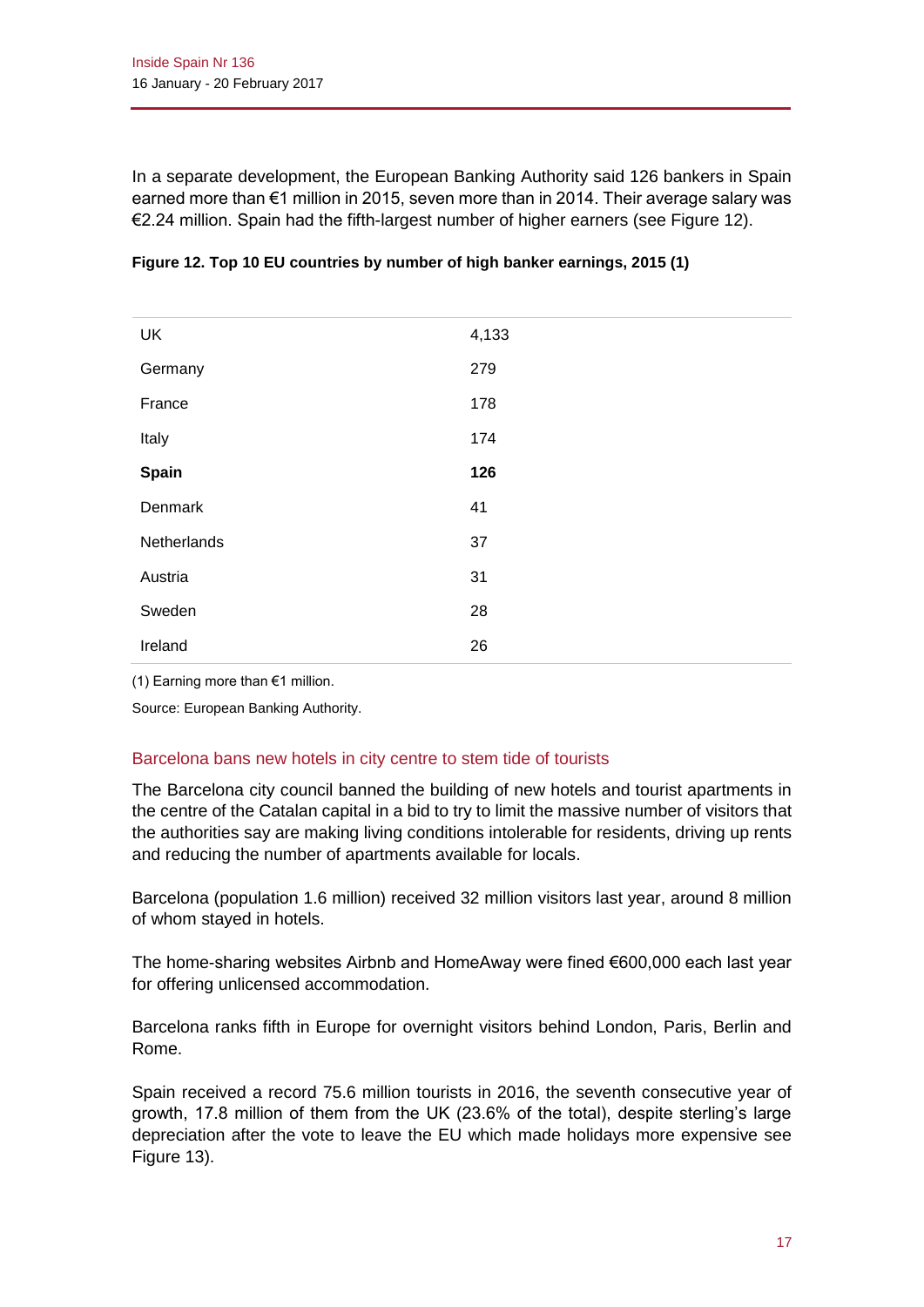| Year   | 2010 | 2011 | 2012 | 2013 | 2014 | 2015 | 2016 |
|--------|------|------|------|------|------|------|------|
| Number | 52.5 | 56.7 | 57.5 | 60.7 | 64.9 | 68.2 | 75.6 |

#### **Figure 13. The relentless rise in Spain's tourists, 2010-16 (million)**

Source: INE.

### **Corporate scene**

### BBVA and Santander profits up, Popular records largest losses ever

Spain's two biggest banks, BBVA and Santander, posted higher profits in 2016, while the ailing Popular registered a loss of €3.48 billion, its largest ever.

BBVA's net attributable profit was 31.5% higher at €3.5 billion, after its 2015 earnings took a hit from a  $\epsilon$ 1.8 billion writedown in Turkey where it owns a majority stake in Garanti.

The 2016 profit was the highest since 2010, when the Spanish economy was in recession and banks were struggling with massive toxic assets from the collapse of the real-estate sector.

BBVA's fourth quarter profit, however, fell 30% because of a 6% decline in profit at its bank in Mexico (a country that generates around half of the bank's total profit).

The bank's results were impacted by the 14% fall in the Mexican peso against the euro, reflecting concerns over US President Donald Trump's intention to renegotiate the NAFTA free-trade deal.

Santander's net profit rose 4% to €6.2 billion, despite recession in Brazil, which accounts for 21% of earnings, and economic headwinds in the UK (20% of profits), its two main markets. Pre-tax profits increased in nine of its 10 core markets. Santander is one of the world's most diversified retail banks (see Figure 14).